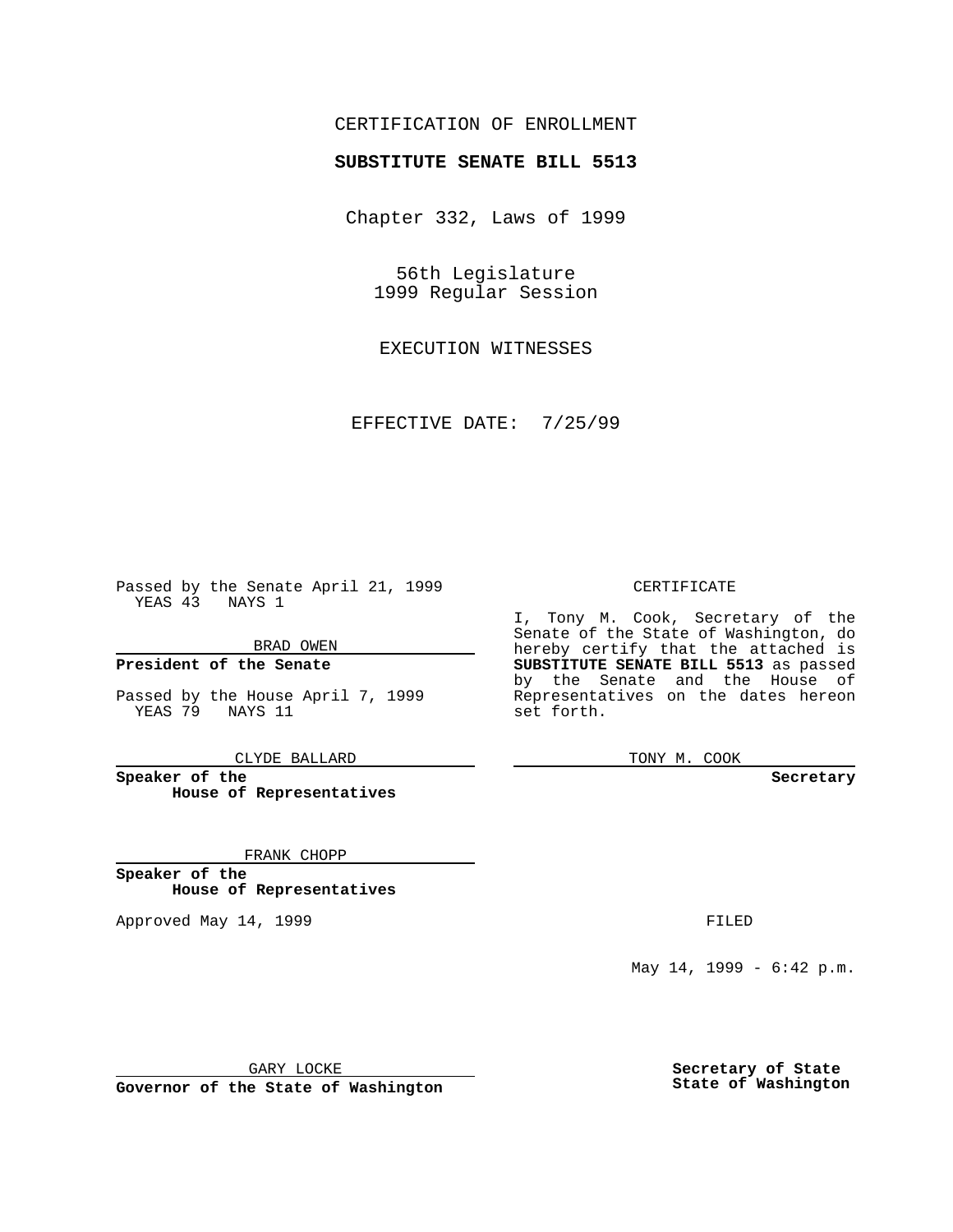## **SUBSTITUTE SENATE BILL 5513** \_\_\_\_\_\_\_\_\_\_\_\_\_\_\_\_\_\_\_\_\_\_\_\_\_\_\_\_\_\_\_\_\_\_\_\_\_\_\_\_\_\_\_\_\_\_\_

\_\_\_\_\_\_\_\_\_\_\_\_\_\_\_\_\_\_\_\_\_\_\_\_\_\_\_\_\_\_\_\_\_\_\_\_\_\_\_\_\_\_\_\_\_\_\_

### AS AMENDED BY THE HOUSE

Passed Legislature - 1999 Regular Session

#### **State of Washington 56th Legislature 1999 Regular Session**

**By** Senate Committee on Human Services & Corrections (originally sponsored by Senators Costa, Long, Franklin, Zarelli, Heavey, Hargrove, T. Sheldon, Rossi and Shin)

Read first time 03/01/1999.

1 AN ACT Relating to execution witnesses; and amending RCW 10.95.185.

2 BE IT ENACTED BY THE LEGISLATURE OF THE STATE OF WASHINGTON:

3 **Sec. 1.** RCW 10.95.185 and 1993 c 463 s 2 are each amended to read 4 as follows:

 (1) Not less than twenty days prior to a scheduled execution, judicial officers, law enforcement representatives, media 7 representatives, representatives ((from)) of the families of the victims, and representatives from the family of the defendant who wish to attend and witness the execution, must submit an application to the superintendent. Such application must designate the relationship and reason for wishing to attend.

 (2) Not less than fifteen days prior to the scheduled execution, the superintendent shall designate the total number of individuals who will be allowed to attend and witness the planned execution. The superintendent shall determine the number of witnesses that will be allowed in each of the following categories:

17 (a) No less than five media representatives with consideration to 18 be given to news organizations serving communities affected by the 19 crimes or by the commission of the execution of the defendant.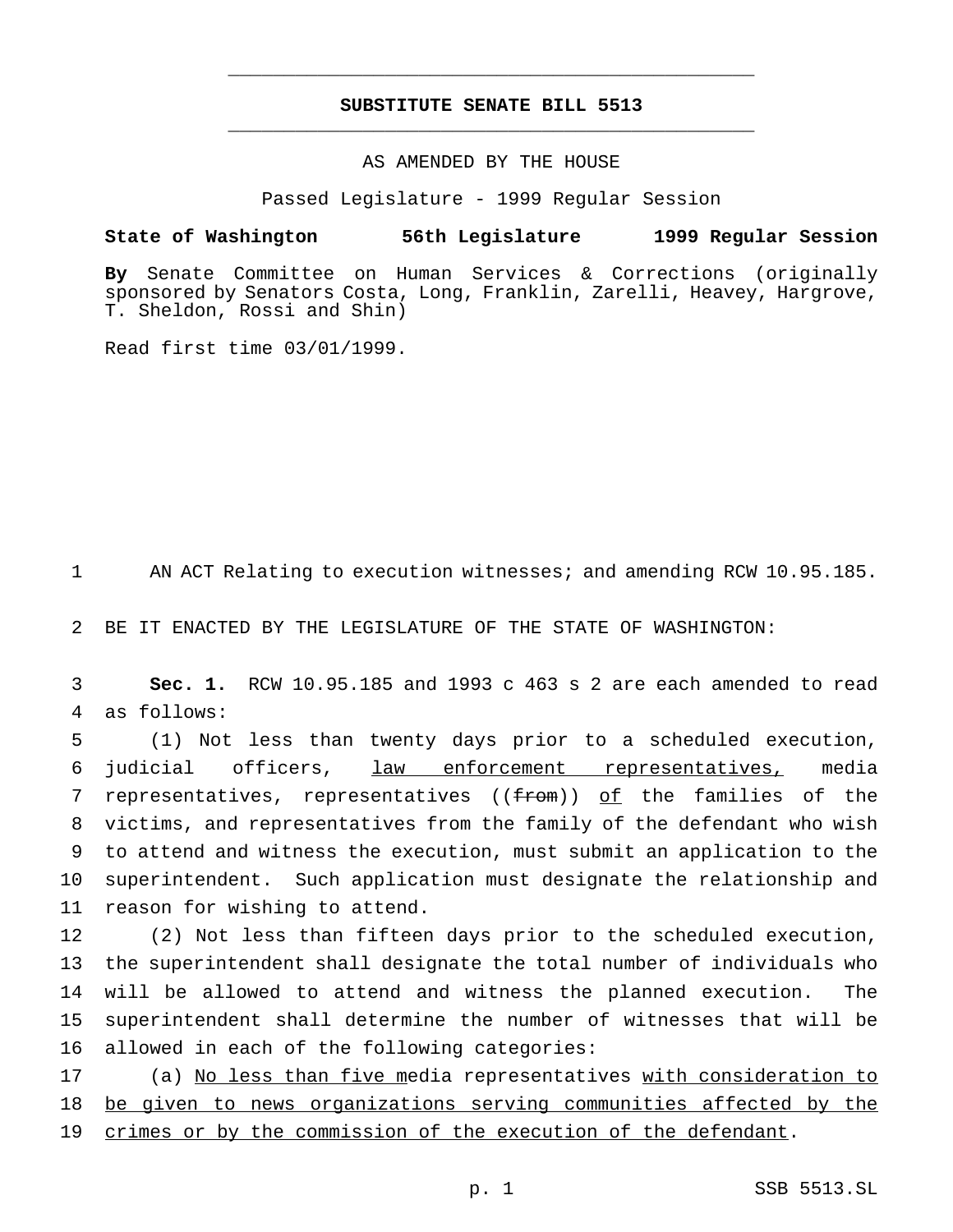(b) Judicial officers.

2 (c) Representatives ((from)) of the families of the victims.

(d) Representatives from the family of the defendant.

 (e) Up to two law enforcement representatives. The chief executive officer of the agency that investigated the crime shall designate the law enforcement representatives.

 After the list is composed, the superintendent shall serve this list on all parties who have submitted an application pursuant to this section. The superintendent shall develop and implement procedures to determine the persons within each of the categories listed in this subsection who will be allowed to attend and witness the execution.

 (3) Not less than ten days prior to the scheduled execution, the superintendent shall file the witness list with the superior court from which the conviction and death warrant was issued with a petition asking that the court enter an order certifying this list as a final order identifying the witnesses to attend the execution. The final order of the court certifying the witness list shall not be entered less than five days after the filing of the petition.

 (4) Unless a show cause petition is filed with the superior court from which the conviction and death warrant was issued within five days of the filing of the superintendent's petition, the superintendent's list, by order of the superior court, becomes final, and no other party has standing to challenge its appropriateness.

 (5) In no case may the superintendent or the superior court order or allow more than seventeen individuals other than required staff to witness a planned execution.

 (6) All witnesses must adhere to the search and security provisions of the department of corrections' policy regarding the witnessing of an execution.

 (7) The superior court from which the conviction and death warrant was issued is the exclusive court for seeking judicial process for the privilege of attending and witnessing an execution.

(8) For purposes of this section:

 (a) "Judicial officer" means: (i) The superior court judge who signed the death warrant issued pursuant to RCW 10.95.160 for the 36 execution of the individual, (ii) the current prosecuting attorney or 37 a deputy prosecuting attorney of the county from which the final judgment and sentence and death warrant were issued, and (iii) the most